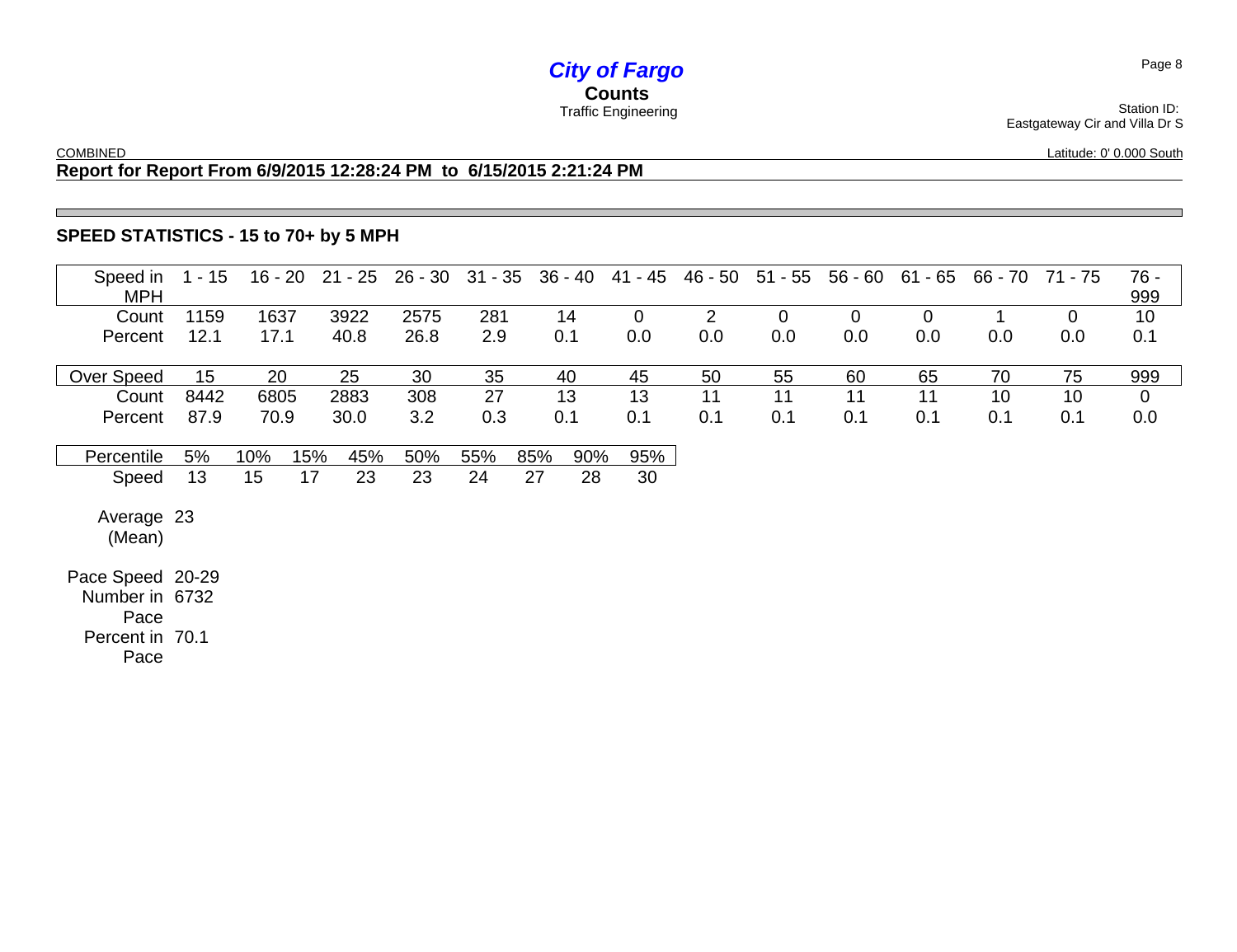

#### Station ID: Eastgateway Cir and Villa Dr S

Latitude: 0' 0.000 South

Combined

| Date\Speed | 1-5 | $6 - 10$ | $11 - 15$ | 16-20 | $21 - 25$ | 26-30 | $31 - 35$ | 36-40 | 41-45 | 46-50 | $51 - 55$ | 56-60 | 61-65 | >65 | ---------<br>Total |
|------------|-----|----------|-----------|-------|-----------|-------|-----------|-------|-------|-------|-----------|-------|-------|-----|--------------------|
| 6/10/2015  |     | 17       | 200       | 350   | 710       | 487   | 47        |       |       |       |           |       |       |     | 1812               |
| 6/11/2015  |     | 22       | 199       | 323   | 762       | 478   | 47        |       |       |       |           |       |       |     | 1833               |
| 6/12/2015  |     | 21       | 206       | 297   | 692       | 508   | 55        | 4     |       |       |           |       |       |     | 1787               |
| 6/13/2015  |     | 15       | 134       | 199   | 461       | 288   | 33        | ີ     |       |       |           |       |       |     | 1136               |
| 6/14/2015  |     | 19       | 122       | 184   | 458       | 263   | 30        |       |       |       |           |       |       |     | 1081               |
| 6/15/2015  |     |          | 83        | 123   | 296       | 245   | 35        | ⌒     |       |       |           |       |       |     | 793                |
| Combined   |     | 101      | 944       | 1476  | 3379      | 2269  | 247       | 12    |       |       |           |       |       |     | 8442               |
| Total      |     |          |           |       |           |       |           |       |       |       |           |       |       |     |                    |

 $85$  percentile = 27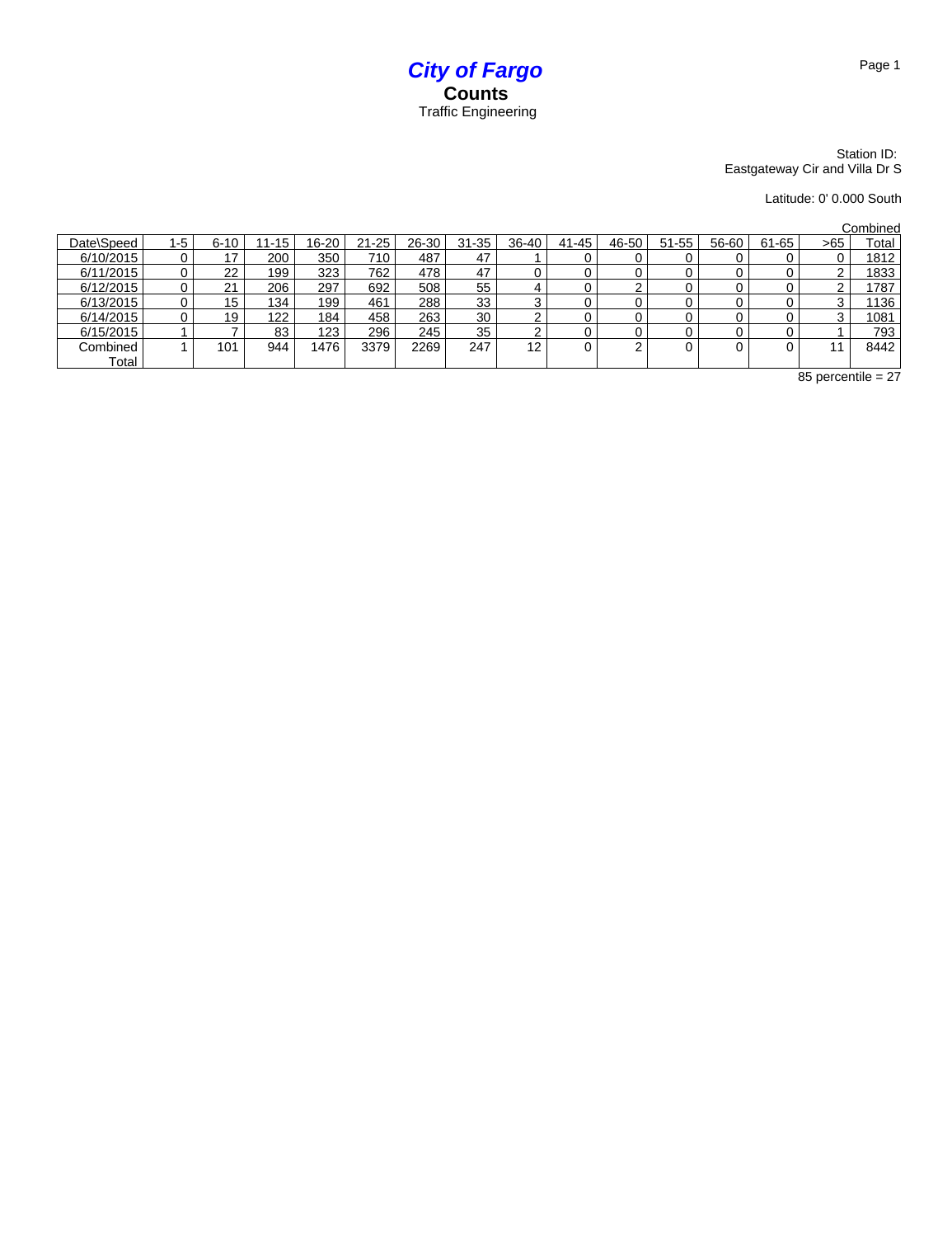# *City of Fargo* **Counts**

**COMBINED** 

1612 East Gateway 6-11-15 Latitude: 0' 0.000 South

### **Report for Report From 6/9/2015 12:40:45 PM to 6/15/2015 2:27:06 PM**

### **SPEED STATISTICS - 15 to 70+ by 5 MPH**

| Speed in<br><b>MPH</b>                                                | $1 - 15$ | $16 - 20$ | $21 - 25$  |      | 26 - 30 31 - 35 | 36 - 40    | 41 - 45 | 46 - 50 | $51 - 55$ | 56 - 60 | $61 - 65$   | 66 - 70 | 71 - 75     | $76 -$<br>999  |
|-----------------------------------------------------------------------|----------|-----------|------------|------|-----------------|------------|---------|---------|-----------|---------|-------------|---------|-------------|----------------|
| Count                                                                 | 431      | 1237      | 3402       | 4922 | 1781            | 222        | 25      | 3       |           |         | $\mathbf 0$ |         | $\mathbf 0$ | 3              |
| Percent                                                               | 3.6      | 10.3      | 28.3       | 40.9 | 14.8            | 1.8        | 0.2     | 0.0     | 0.0       | 0.0     | 0.0         | 0.0     | 0.0         | 0.0            |
| Over Speed                                                            | 15       | 20        | 25         | 30   | 35              | 40         | 45      | 50      | 55        | 60      | 65          | 70      | 75          | 999            |
| Count                                                                 | 11598    | 10361     | 6959       | 2037 | 256             | 34         | 9       | 6       | 5         | 4       | 4           | 3       | 3           | $\overline{0}$ |
| Percent                                                               | 96.4     | 86.1      | 57.9       | 16.9 | 2.1             | 0.3        | 0.1     | 0.0     | 0.0       | 0.0     | 0.0         | 0.0     | 0.0         | 0.0            |
| Percentile                                                            | 5%       | 10%       | 15%<br>45% | 50%  | 55%             | 85%<br>90% | 95%     |         |           |         |             |         |             |                |
| Speed                                                                 | 16       | 19        | 26<br>21   | 26   | 27              | 32<br>31   | 34      |         |           |         |             |         |             |                |
| Average 26<br>(Mean)                                                  |          |           |            |      |                 |            |         |         |           |         |             |         |             |                |
| Pace Speed 22-31<br>Number in 8551<br>Pace<br>Percent in 71.1<br>Pace |          |           |            |      |                 |            |         |         |           |         |             |         |             |                |

Page 8

Station ID: